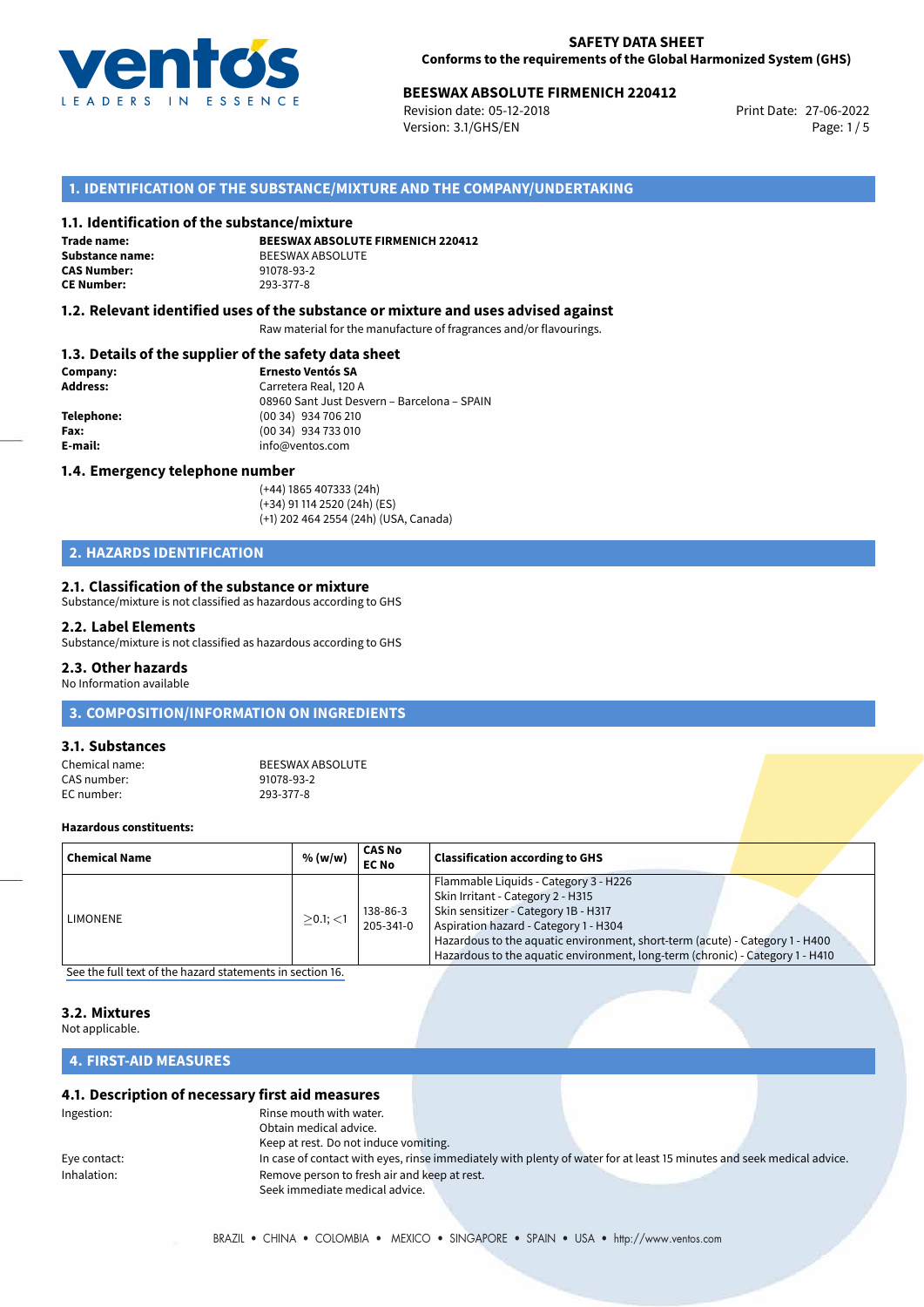

# **BEESWAX ABSOLUTE FIRMENICH 220412**<br> **27-06-2022 Bevision date: 05-12-2018**

Revision date: 05-12-2018 Version: 3.1/GHS/EN Page: 2 / 5

Skin contact: Take off immediately all contaminated clothing. Thoroughly wash affected skin with soap and water. Seek medical attention if symptoms persist.

## **4.2. Most important symptoms and effects, both acute and delayed**

No information available.

## **4.3. Indication of any immediate medical attention and special treatment needed**

No information available.

# **5. FIRE-FIGHTING MEASURES**

### **5.1. Extinguishing Media**

Water spray, carbon dioxide, dry chemical powder or appropriate foam. For safety reasons do not use full water jet.

### **5.2. Special hazards arising from the substance or mixture**

Known or Anticipated Hazardous Products of Combustion: Emits toxic fumes under fire conditions.

### **5.3. Advice for firefighters**

High temperatures can lead to high pressures inside closed containers. Avoid inhalation of vapors that are created. Use appropriate respiratory protection. Do not allow spillage of fire to be poured into drains or watercourses. Wear self-contained breathing apparatus and protective clothing.

# **6. ACCIDENTAL RELEASE MEASURES**

### **6.1. Personal precautions, protective equipment and emergency procedures**

Evacuate surronding areas. Ensure adequate ventilation. Keep unnecessary and unprotected personnel from entering. Do not breathe vapor/spray. Avoid contact with skin and eyes. Information regarding personal protective measures: see section 8.

### **6.2. Environmental precautions**

To avoid possible contamination of the environment, do not discharge into any drains, surface waters or groundwaters.

### **6.3. Methods and materials for containment and cleaning up**

Cover with an inert, inorganic, non-combustible absorbent material (e.g. dry-lime, sand, soda ash). Place in covered containers using non-sparking tools and transport outdoors. Avoid open flames or sources of ignition (e.g. pilot lights on gas hot water heater). Ventilate area and wash spill site after material pickup is complete.

### **6.4. Reference to other sections**

Information regarding exposure controls, personal protection and disposal considerations can be found in sections 8 and 13.

### **7. HANDLING AND STORAGE**

### **7.1. Precautions for safe handling**

Do not store or handle this material near food or drinking water. Do not smoke. Avoid contact with the eyes, skin and clothing. Wear protective clothing and use glasses. Observe the rules of safety and hygiene at work. Keep in the original container or an alternative made from a compatible material.

### **7.2. Conditions for safe storage, including any incompatibilities**

Store in tightly closed and preferably full containers in a cool, dry and ventilated area, protected from light. Keep away from sources of ignition (e.g. hot surfaces, sparks, flame and static discharges). Keep away from incompatible materials (see section 10).

## **7.3. Specific end use(s)**

No information available.

## **8. EXPOSURE CONTROLS AND PERSONAL PROTECTION**

## **8.1. Control parameters**

Components with occupational exposure limits: None known.

### **8.2. Exposure controls**

Measures should be taken to prevent materials from being splashed into the body. Provide adequate ventilation, according to the conditions of use. Use a mechanical exhaust if required.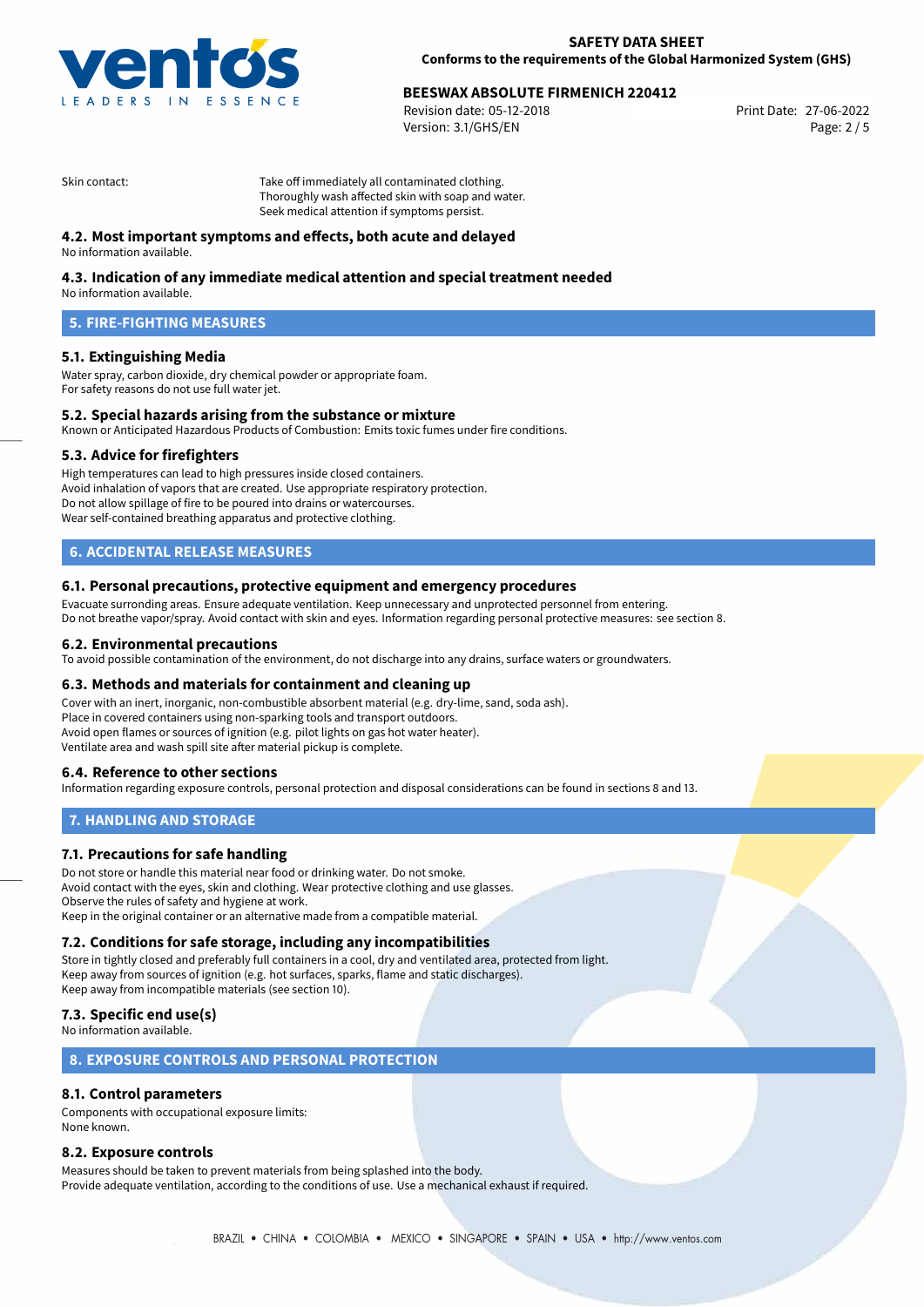

# **BEESWAX ABSOLUTE FIRMENICH 220412**<br>Revision date: 05-12-2018<br>Print Date: 27-06-2022

Revision date: 05-12-2018 Version: 3.1/GHS/EN Page: 3 / 5

### **8.3. Individual protection measures, such as personal protective equipment**

Eye/Face protection: Chemical safety goggles are recommended. Wash contaminated goggles before reuse. Chemical-resistant gloves are recommended. Wash contaminated gloves before reuse. Body protection: Personal protective equipment for the body should be selected based on the task being performed and the risks involved. Respiratory Protection: In case of insufficient ventilation, use suitable respiratory equipment. Environmental exposure controls: Emissions from ventilation or process equipment should be checked to ensure they comply with environmental protection legislation. In some cases, filters or engineering modifications to the process equipment will be necessary to reduce emissions to acceptable levels.

# **9. PHYSICAL AND CHEMICAL PROPERTIES**

### **9.1. Information on basic physical and chemical properties**

| Liquid/solid              |
|---------------------------|
| Conforms to standard      |
| Conforms to standard      |
| Not determined            |
| Not determined            |
| Not determined            |
| Not determined            |
| $101^{\circ}$ C           |
| Not determined            |
| Not determined            |
| Not determined            |
| Not determined            |
| Not determined            |
| Not determined            |
| $0,798-1,008$ g/mL (20°C) |
| $0,798 - 1,008$ (20°C)    |
| <b>INSOLUBLE IN WATER</b> |
| SOLUBLE IN ETHANOL        |
| Not determined            |
| Not determined            |
| Not determined            |
| Not determined            |
| Not determined            |
| Not determined            |
| Not determined            |
|                           |

## **10. STABILITY AND REACTIVITY**

### **10.1. Reactivity**

No hazardous reactions if stored and handled as prescribed/indicated.

### **10.2. Chemical stability**

The product is stable if stored and handled as prescribed/indicated.

### **10.3. Possibility of hazardous reactions**

No hazardous reactions if stored and handled as prescribed/indicated.

#### **10.4. Conditions to Avoid**

Conditions to Avoid: Excessive heat, flame or other ignition sources.

### **10.5. Incompatible materials**

Avoid contact with strong acids and bases and oxidizing agents.

### **10.6. Hazardous decomposition products**

During combustion may form carbon monoxide and unidentified organic compounds.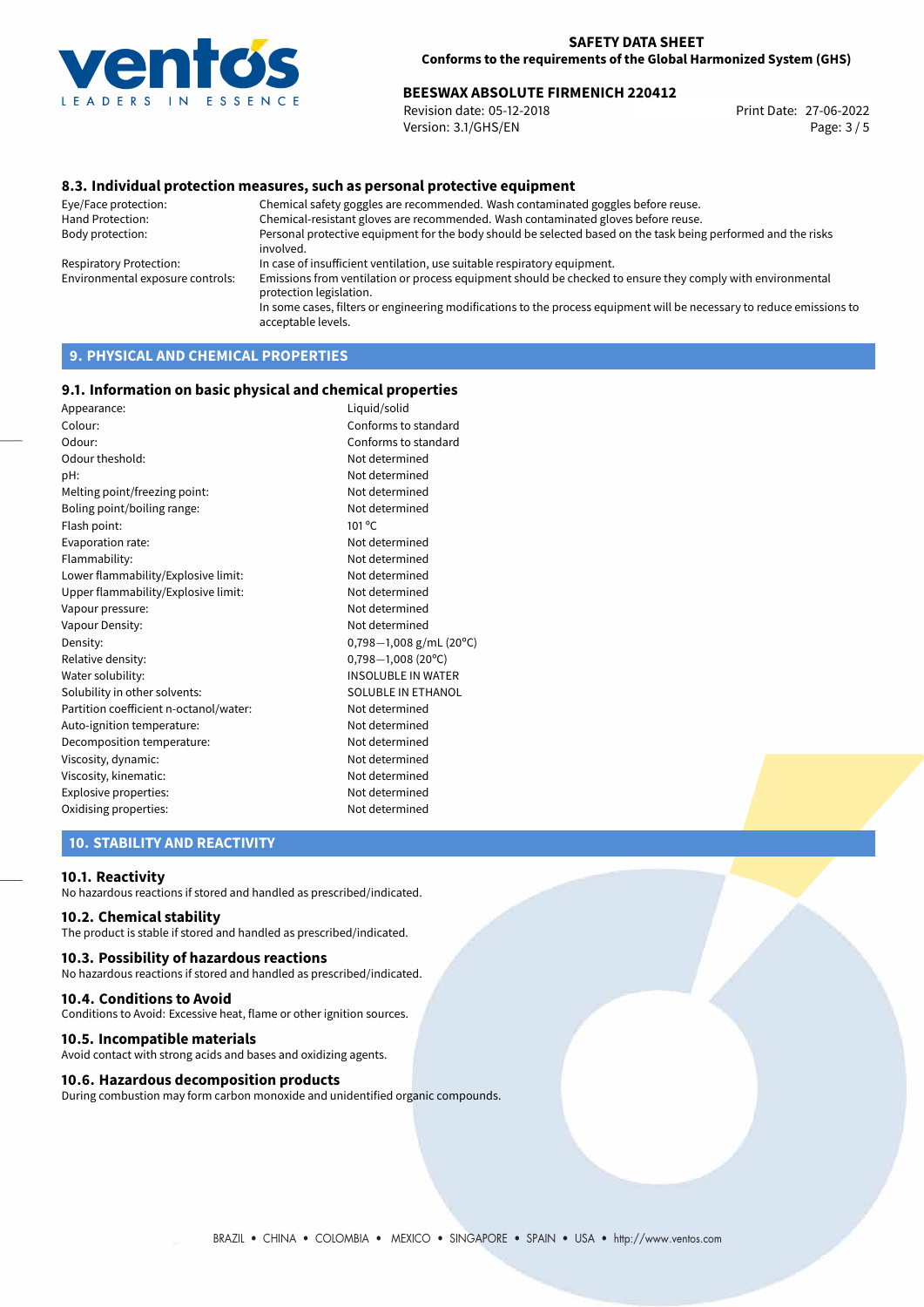

# **BEESWAX ABSOLUTE FIRMENICH 220412**<br>Revision date: 05-12-2018<br>Print Date: 27-06-2022

Revision date: 05-12-2018 Version: 3.1/GHS/EN Page: 4 / 5

# **11. TOXICOLOGICAL INFORMATION**

| Acute toxicity                    | Based on the data available, the criteria for classification are not met. |
|-----------------------------------|---------------------------------------------------------------------------|
| Skin corrosion/irritation         | Based on the data available, the criteria for classification are not met. |
| Serious eye damage/irritation     | Based on the data available, the criteria for classification are not met. |
| Respiratory or skin sensitisation | Based on the data available, the criteria for classification are not met. |
| Germ cell mutagenicity            | Based on the data available, the criteria for classification are not met. |
| Carcinogenicity                   | Based on the data available, the criteria for classification are not met. |
| Reproductive toxicity             | Based on the data available, the criteria for classification are not met. |
| <b>STOT-single exposure</b>       | Based on the data available, the criteria for classification are not met. |
| <b>STOT-repeated exposure</b>     | Based on the data available, the criteria for classification are not met. |
| <b>Aspiration hazard</b>          | Based on the data available, the criteria for classification are not met. |

# **12. ECOLOGICAL INFORMATION**

### **12.1. Toxicity**

**Assessment:**

Based on the data available, the criteria for classification are not met. **Experimental/calculated data:** No information available.

# **12.2. Degradability**

No information available.

#### **12.3. Bioaccumulative potential**

No information available.

### **12.4. Soil mobility**

No information available.

# **12.5. Other adverse effects**

See also sections 6, 7, 13 and 15 Do not allow to get into waste water or waterways.

### **13. DISPOSAL CONSIDERATIONS**

### **13.1. Waste treatment methods**

Dispose of in accordance with national and local environmental regulations.

# **14. TRANSPORT INFORMATION**

|                                  | <b>ADR/RID/ADN</b>                | <b>IMDG</b>                       | <b>IATA-ICAO</b>                  |
|----------------------------------|-----------------------------------|-----------------------------------|-----------------------------------|
| 14.1. UN Number                  | Not classified as hazardous goods | Not classified as hazardous goods | Not classified as hazardous goods |
| 14.2. UN Proper Shipping Name    | Not applicable                    | Not applicable                    | Not applicable                    |
| 14.3. Transport Hazard Class(es) | Not applicable                    | Not applicable                    | Not applicable                    |
| 14.4. Packing Group              | Not applicable                    | Not applicable                    | Not applicable                    |
| 14.5. Environmental hazards      | No                                | <b>No</b>                         | No                                |
| <b>Additional information</b>    |                                   |                                   |                                   |

### **14.6 Special precautions for user**

None known

### **14.7. Transport in bulk according to Annex II of MARPOL 73/78 and the IBC Code**

No information available

### **15. REGULATORY INFORMATION**

# **15.1. Safety, health and environmental regulations/legislation specific for the substance or mixture**

No information available

### **16. OTHER INFORMATION**

**Full text of the R-phrases, hazard statements and precautionary statements mentioned in section 3:**

H226 – Flammable liquid and vapour.